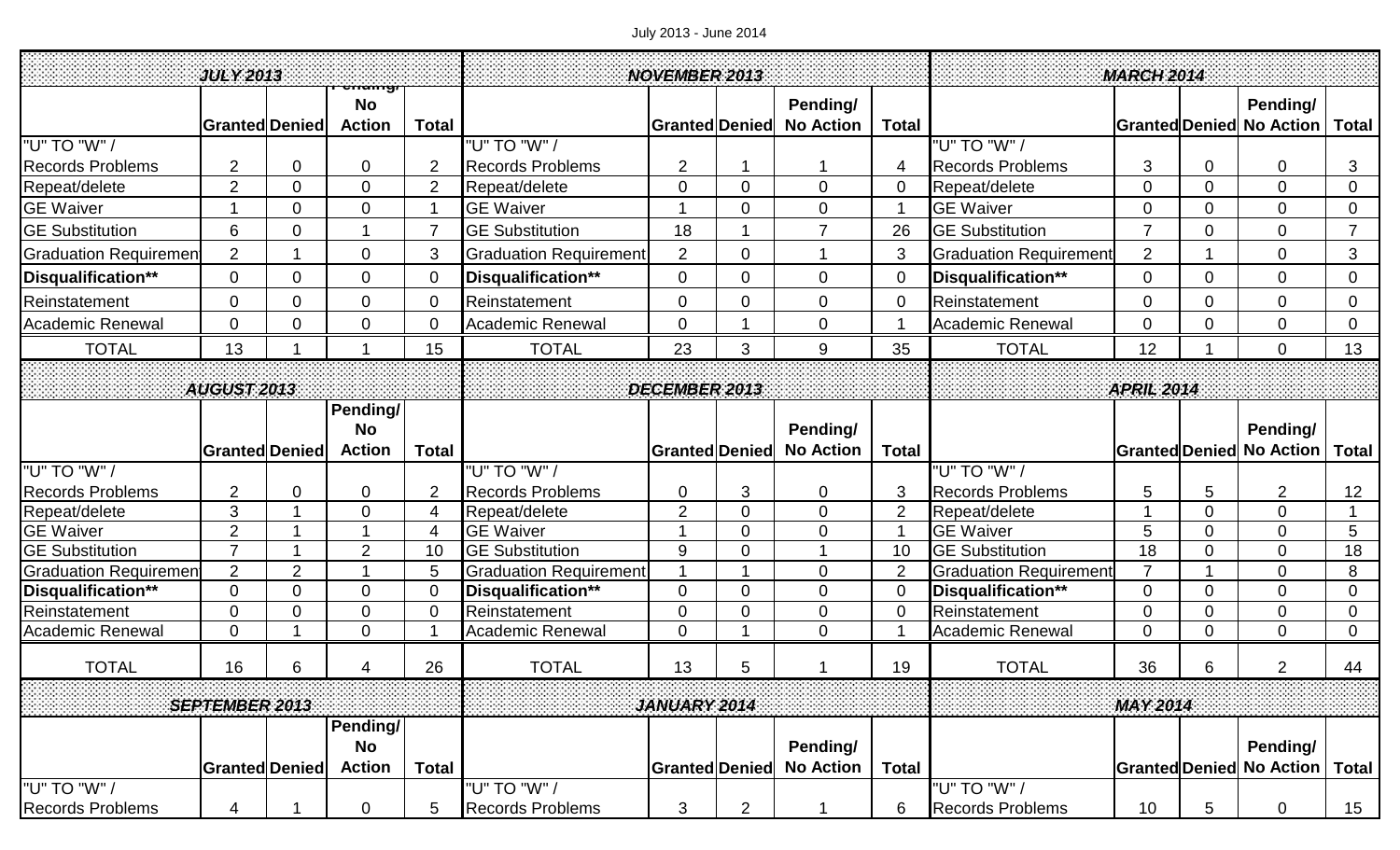## July 2013 - June 2014

| Repeat/delete                | 0                     |                | $\overline{2}$ | 3            | Repeat/delete           | 4                     |                | $\overline{0}$   | 5              | Repeat/delete                 | 3                |                | $\overline{0}$                   | 3              |
|------------------------------|-----------------------|----------------|----------------|--------------|-------------------------|-----------------------|----------------|------------------|----------------|-------------------------------|------------------|----------------|----------------------------------|----------------|
| <b>GE Waiver</b>             |                       | $\overline{2}$ | 0              | 3            | <b>GE Waiver</b>        | $\overline{0}$        | 0              | $\mathbf 0$      | $\overline{0}$ | <b>GE Waiver</b>              | 6                |                | $\overline{0}$                   |                |
| <b>GE Substitution</b>       | 15                    | 0              |                | 16           | <b>GE Substitution</b>  | 21                    |                | $\overline{0}$   | 22             | <b>GE Substitution</b>        | 25               | $\overline{2}$ | $\mathbf 0$                      | 27             |
| <b>Graduation Requiremen</b> | 3                     |                | 0              |              | Graduation Requirement  | $\overline{4}$        |                | $\mathbf 0$      | 5              | <b>Graduation Requirement</b> | 12               |                | $\mathbf{0}$                     | 12             |
| Disqualification**           | $\Omega$              | 0              | 0              |              | Disqualification**      | 56                    | 58             | $\mathbf 0$      | 114            | Disqualification**            | 0                |                | $\Omega$                         | $\Omega$       |
| Reinstatement                | O                     | 0              |                |              | Reinstatement           | $\overline{0}$        |                | $\mathbf 0$      |                | Reinstatement                 | 0                |                | $\overline{0}$                   |                |
| <b>Academic Renewal</b>      |                       | 3              | 0              | 3            | <b>Academic Renewal</b> |                       | 3              | $\mathbf 0$      | 4              | <b>Academic Renewal</b>       | 0                |                | $\mathbf 0$                      | $\mathbf 0$    |
| <b>TOTAL</b>                 | 23                    | 8              | 3              | 34           | <b>TOTAL</b>            | 89                    | 67             |                  | 157            | <b>TOTAL</b>                  | 56               | 8              | 0                                | 64             |
|                              | <b>OCTOBER 2013</b>   |                |                |              |                         | <b>FEBRUARY 2014</b>  |                |                  |                |                               | <b>JUNE 2014</b> |                |                                  |                |
|                              |                       |                | Pending/       |              |                         |                       |                |                  |                |                               |                  |                |                                  |                |
|                              |                       |                |                |              |                         |                       |                |                  |                |                               |                  |                |                                  |                |
|                              |                       |                | <b>No</b>      |              |                         |                       |                | Pending/         |                |                               |                  |                | Pending/                         |                |
|                              | <b>Granted Denied</b> |                | <b>Action</b>  | <b>Total</b> |                         | <b>Granted Denied</b> |                | <b>No Action</b> | <b>Total</b>   |                               |                  |                | <b>Stranted Denied No Action</b> | <b>Total</b>   |
| "U" TO "W" /                 |                       |                |                |              | "U" TO "W" /            |                       |                |                  |                | "U" TO "W" /                  |                  |                |                                  |                |
| <b>Records Problems</b>      |                       |                | 0              | 8            | <b>Records Problems</b> | 5                     | 0              | $\mathbf 0$      | 5              | <b>Records Problems</b>       | 0                | 0              | $\overline{0}$                   | 0              |
| Repeat/delete                | 3                     |                | 0              |              | Repeat/delete           |                       |                | $\mathbf 0$      | $\overline{2}$ | Repeat/delete                 | 0                |                | $\mathbf{0}$                     |                |
| <b>GE Waiver</b>             | 3                     | 3              | 0              | 6            | <b>GE Waiver</b>        | $\overline{4}$        | 0              | $\mathbf 0$      | 4              | <b>GE Waiver</b>              | 0                |                | $\overline{0}$                   | $\Omega$       |
| <b>GE Substitution</b>       | 15                    |                |                | 17           | <b>GE Substitution</b>  | 28                    | $\overline{2}$ | $\mathbf 0$      | 30             | <b>GE Substitution</b>        |                  |                | $\mathbf 0$                      |                |
| <b>Graduation Requiremen</b> | 5                     |                | 0              | 6            | Graduation Requirement  |                       |                | $\mathbf 0$      | 2              | <b>Graduation Requirement</b> | 0                | $\Omega$       | $\mathbf{0}$                     | $\Omega$       |
| Disqualification**           |                       | 0              | 0              |              | Disqualification**      | $\overline{0}$        | 0              | $\mathbf 0$      | $\overline{0}$ | Disqualification**            | 48               | 60             | $\mathbf{0}$                     | 108            |
| Reinstatement                | 0                     | 0              | 0              |              | Reinstatement           | $\overline{0}$        | 0              | $\overline{0}$   | $\overline{0}$ | Reinstatement                 | 0                |                | $\overline{0}$                   | $\overline{0}$ |
| <b>Academic Renewal</b>      | 0                     |                | 0              |              | <b>Academic Renewal</b> | $\mathbf 0$           |                | $\mathbf 0$      |                | <b>Academic Renewal</b>       | 0                | $\overline{0}$ | $\mathbf 0$                      | $\mathbf 0$    |

## **GRAND TOTAL**

| <u> "U" TO "W" /</u>         | 43  | 18              |    | 65 "U" TO "W" /           | 11%  |
|------------------------------|-----|-----------------|----|---------------------------|------|
| Repeat/delete                | 19  | 5               |    | 26 Repeat/delete          | 4%   |
| <b>GE Waiver</b>             | 24  |                 |    | 32 GE Waiver              | 5%   |
| <b>GE Substitution</b>       | 170 | 8               | 13 | 191 GE Substitution       | 32%  |
| <b>Graduation Requiremen</b> | 41  | 10 <sup>1</sup> | 2  | 53 Graduation Requirement | 9%   |
| Disqualification**           | 104 | 118             |    | 222 Disqualification**    | 37%  |
| <b>Reinstatement</b>         |     |                 |    | 1 Reinstatement           | 0%   |
| <b>Academic Renewal</b>      |     | 11              |    | 12 Academic Renewal       | 2%   |
| <b>Total</b>                 | 402 | 178             | 22 | 602 Total                 | 100% |